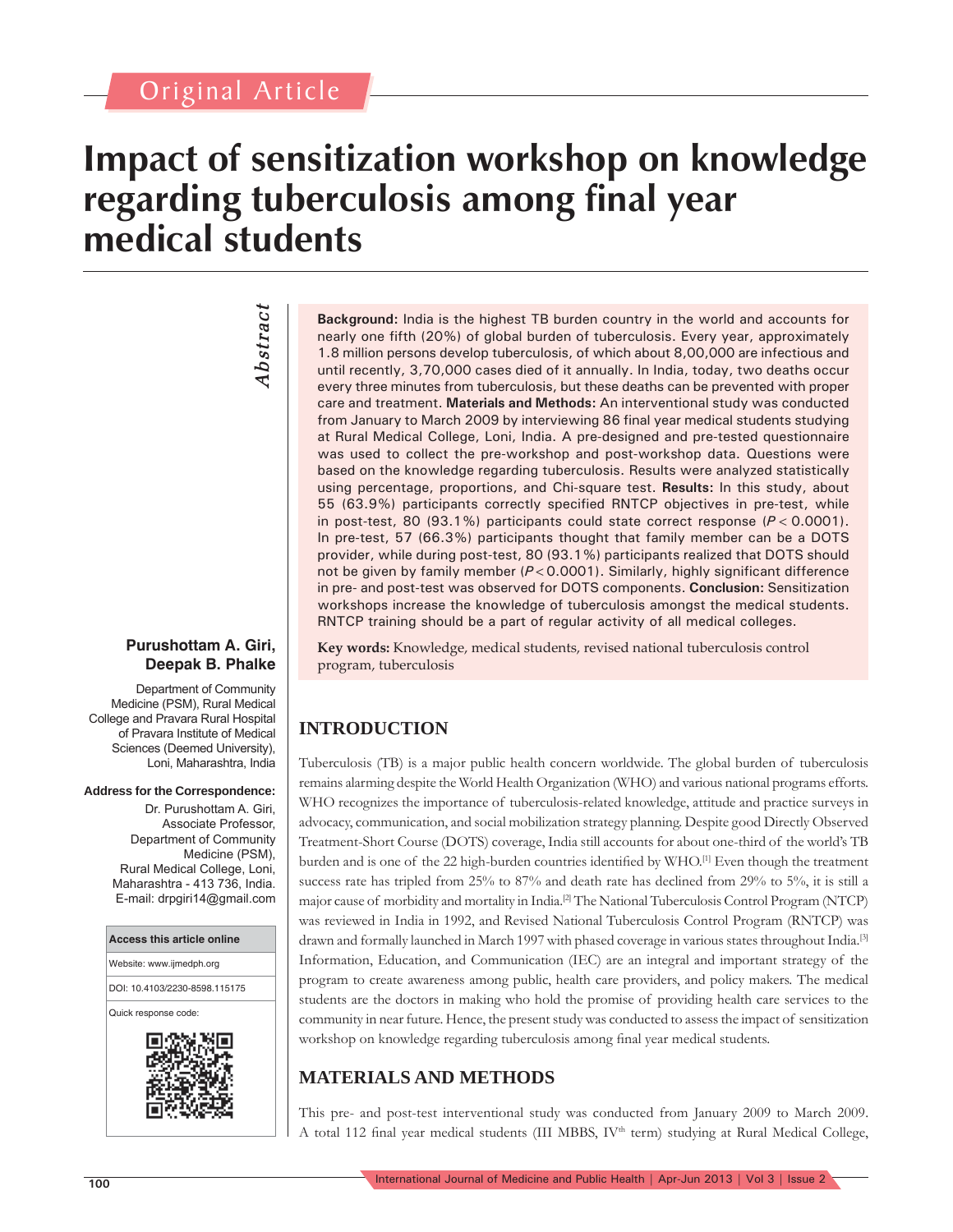Loni, Maharashtra, India who were willing to participate in the study were included. However, 92 (82.1%) students consented to participate in the study, and 6 (6.5%) questionnaire from students could not be included for statistical analysis because of the lack of sufficient information. Hence, the total 86 medical students from final year (III MBBS, IV<sup>th</sup> term) were included for the study. A pre-designed and pre-structured questionnaire was used to collect the pre-workshop and post-workshop data. The questionnaire was pre-tested on subsample of 25 students and modified and necessary changes were made accordingly. The language of the questionnaire was English and contained 12 questions, which were based on the knowledge regarding tuberculosis. The questions covered knowledge of students about diagnosis, management, and strategies of revised national tuberculosis control program. The ethics committee of the institute approved the study. The sensitization workshop for one day was conducted in the auditorium of Medical College, consisted of series of lectures and audio-visual presentations followed by question-answer session covering all aspects of tuberculosis mentioned in questionnaire. Post-workshop data was collected. Results were analyzed statistically using percentage, proportions and Chi-square test was applied. Statistical significance was set at  $P \le 0.05$ .

### **RESULTS**

It was seen from Table 1 that there was significant improvement in knowledge about tuberculosis among students after sensitization workshop ( $P < 0.0001$ ). Thirty-four (39.5%) participants defined multi-drug-resistant tuberculosis (MDR-TB) precisely in pretest, while in post-test,  $82$  (95.3%) participants could define it rightly. After workshop, the students knowledge about contraindication of anti-TB drug increased from 69.7% to 94.2%, and 80 (93.1%) students realized that DOTS should not be given by family member ( $P < 0.0001$ ). The intensification of ACSM activities is an essential component of RNTCP. Only 52.3% students knew about the full form of ACSM correctly, but after workshop, 93.1% were able to give the full form of ACSM accurately  $(P < 0.0001)$ . Post-workshop, 94.2% students became aware about the reagents are used in Ziehl-Neelsen staining in tuberculosis, and 78 (90.7%) knew that INH prophylaxis should be given to breastfeeding babies whose mother have active tuberculosis  $(P < 0.0001)$ .

#### **DISCUSSION**

In the present study, despite RNTCP being part of their undergraduate curriculum, there was inadequate knowledge about tuberculosis amongst undergraduates. This may be due to the facts that textbooks are not updated frequently and may not reflect current diagnostic and treatment guidelines. Another source of confusion is due to different regimens given in textbooks of pharmacology, community medicine, and general medicine. As medical education and public health are separate departments, change in policy of national program may not reach medical colleges. Our findings are also similar to those of several other investigators who have conducted surveys among health profession students. Though the assessment tool used may be different in different studies, the key core knowledge components might be same in all. A study done by Kilicaslan *et al*.,[4] evaluated undergraduate training on tuberculosis at Istanbul Medical School among fourth-year medical students  $(n = 828)$  and found many incorrect answers. Similarly, Bai *et al.*<sup>[5]</sup> administered a survey to final year medical students in Hunan province of China, Rajpal et al.,<sup>[6]</sup> among interns in Delhi, Hong *et al*.,[7] among general practitioners, and Teixeira *et al.,*[8] among medical students in Brazil came to similar conclusions. In contrast, Emili et al.,<sup>[9]</sup> assessed final year medical students from Canada, India, and Uganda found that the TB knowledge base and practice competency was adequate.

The present study showed statistically significant improvement in participant's knowledge of tuberculosis from pre-test to post-test. Similarly, study carried out in public health workers and DOTS workers by PS *et al.,*[10] and among high school children by

| Table 1: Assessment of knowledge about tuberculosis among the study population                    |                  |           |                   |           |                  |         |
|---------------------------------------------------------------------------------------------------|------------------|-----------|-------------------|-----------|------------------|---------|
| <b>Particulars</b>                                                                                | Pre-workshop (%) |           | Post-workshop (%) |           | $\gamma^2$ value | P value |
|                                                                                                   | <b>Yes</b>       | <b>No</b> | <b>Yes</b>        | <b>No</b> |                  |         |
| What is primary objective of RNTCP?                                                               | 55 (63.9)        | 31(36.1)  | 80 (93.1)         | 06(6.9)   | 21.52            | 0.000   |
| What are five components of DOTS?                                                                 | 50(58.1)         | 36 (41.9) | 82 (95.3)         | 04(4.7)   | 33.35            | 0.000   |
| How many sputum samples required for diagnosis of<br>smear-positive case in RNTCP?                | 75 (87.2)        | 11(12.8)  | 83 (96.5)         | 03(3.5)   | 4.97             | 0.026   |
| Sputum specimen should be collected and examined by<br>microscopy not later than-                 | 39 (45.4)        | 47 (54.6) | 75 (87.2)         | 11(12.8)  | 33.71            | 0.000   |
| Family member can be a DOT provider                                                               | 57 (66.3)        | 29 (33.7) | 80 (93.1)         | 06(6.9)   | 18.97            | 0.000   |
| Treatment regimen for smear-positive case in RNTCP-                                               | 52 (60.5)        | 34(39.5)  | 79 (91.9)         | 07(8.1)   | 23.34            | 0.000   |
| Which anti-TB drug is contraindicated in pregnancy?                                               | 60 (69.7)        | 26(30.2)  | 81 (94.2)         | 05(5.8)   | 17.35            | 0.000   |
| In RNTCP, ACSM stands for-                                                                        | 45 (52.3)        | 41 (47.7) | 80 (93.1)         | 06(6.9)   | 35.86            | 0.000   |
| Which reagents are used in Ziehl-Neelsen staining?                                                | 30 (34.9)        | 56 (65.1) | 81 (94.2)         | 05(5.8)   | 66.07            | 0.000   |
| What is Multi-Drug resistant tuberculosis (MDR-TB)?                                               | 34 (39.5)        | 52 (60.5) | 82 (95.3)         | 04(4.7)   | 61.00            | 0.000   |
| AFB can be seen under microscope with                                                             | 56 (65.1)        | 30(34.9)  | 80 (93.1)         | 06(6.9)   | 20.23            | 0.000   |
| INH prophylaxis should be given to breast feeding<br>babies whose mother have active tuberculosis | 28 (32.5)        | 58 (67.5) | 78 (90.7)         | 08(9.3)   | 61.46            | 0.000   |

RNTCP=Revised national tuberculosis control program, DOTS=Directly observed treatment-short, MDR-TB=Multi-drug-resistant tuberculosis, AFB= Acid -fast bacilli; INH=Isoniazid, (*n*=86)